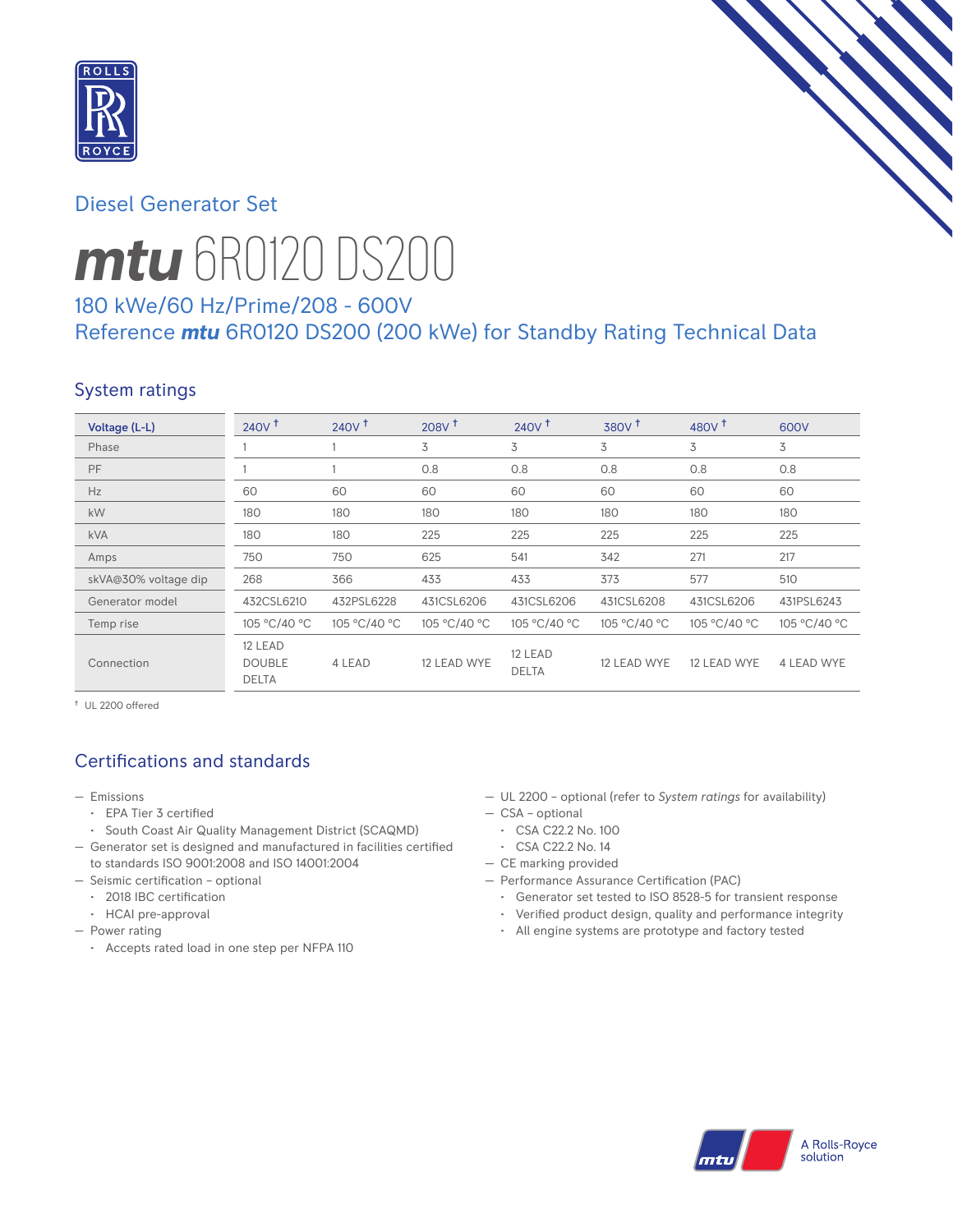## Standard features \*

- Single source supplier
- Global product support
- Two (2) Year/3,000 Hour Basic Limited Warranty
- OM926LA diesel engine
	- 7.2 liter displacement
	- 4-cycle
- Engine-generator resilient mounted
- Complete range of accessories
- Cooling system
	- Integral set-mounted
	- Engine-driven fan

# Standard equipment \*

#### Engine

- Air cleaners
- Oil pump
- Oil drain extension and shut-off valve
- Full flow oil filter
- Fuel filter with water separator
- Jacket water pump
- Thermostat
- Blower fan and fan drive
- Radiator unit mounted
- Electric starting motor 12V
- Governor electronic isochronous
- Base formed steel
- SAE flywheel and bell housing
- Charging alternator 12V
- Battery box and cables
- Flexible fuel connectors
- Flexible exhaust connection
- EPA certified engine

#### Generator

- NEMA MG1, IEEE, and ANSI standards compliance for temperature rise and motor starting
- Self-ventilated and drip-proof
- Superior voltage waveform
- Solid state, volts-per-hertz regulator
- $\pm$  1% voltage regulation no load to full load
- Brushless alternator with brushless pilot exciter
- 4 pole, rotating field
- 105 °C maximum prime temperature rise
- 1-bearing, sealed
- Flexible coupling
- Full amortisseur windings
- 125% rotor balancing
- 3-phase voltage sensing
- 100% of rated load one step
- 5% maximum total harmonic distortion
- Generator
	- Brushless, rotating field generator
	- 2/3 pitch windings
	- 300% short circuit capability with optional Permanent Magnet Generator (PMG)
- Digital control panel(s)
	- UL recognized, CSA certified, NFPA 110
	- Complete system metering
	- LCD display

#### Digital control panel(s)

- Digital metering
- Engine parameters
- Generator protection functions
- Engine protection
- SAE J1939 Engine ECU Communications
- Windows®-based software
- Multilingual capability
- Communications to remote annunciator
- Programmable input and output contacts
- UL recognized, CSA certified, CE approved
- Event recording
- IP 54 front panel rating with integrated gasket
- NFPA 110 compatible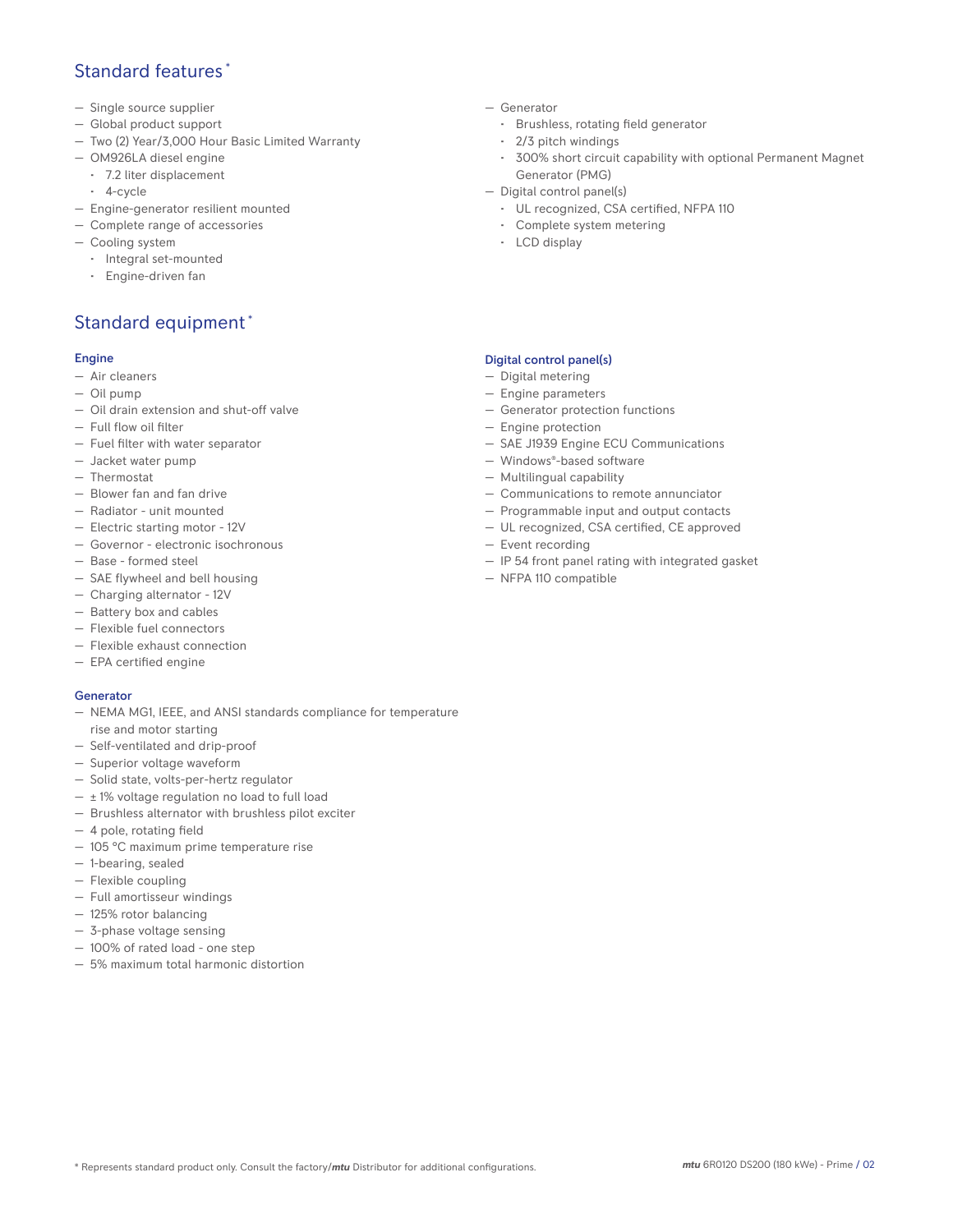# Application data

### Engine

| Manufacturer                       | Mercedes-Benz   |
|------------------------------------|-----------------|
| Model                              | OM926LA         |
| Type                               | 4-cycle         |
| Arrangement                        | 6-inline        |
| Displacement: L (in <sup>3</sup> ) | 7.2(439)        |
| Bore: cm (in)                      | 10.6(4.17)      |
| Stroke: cm (in)                    | 13.6 (5.35)     |
| Compression ratio                  | 17.5:1          |
| Rated rpm                          | 1.800           |
| Engine governor                    | MR2 / CPC4-ECAN |
| Maximum power: kWm (bhp)           | 225 (302)       |
| Steady state frequency band        | ± 0.25%         |
| Air cleaner                        | dry             |
|                                    |                 |

## Liquid capacity (Lubrication)

| Total oil system: L (gal)             | 29(7.7)   |
|---------------------------------------|-----------|
| Engine jacket water capacity: L (gal) | 10(2.6)   |
| System coolant capacity: L (gal)      | 24.1(6.4) |

#### Electrical

| Electric volts DC                                            |     |
|--------------------------------------------------------------|-----|
| Cold cranking amps under -17.8 $^{\circ}$ C (O $^{\circ}$ F) | 950 |
| Batteries: group size                                        | .31 |
| Batteries: quantity                                          |     |
|                                                              |     |

#### Fuel system

| $-6$ JIC     |
|--------------|
| $3/8"$ ID    |
| $-6$ JIC     |
| $3/8"$ ID    |
| 2.6(8.5)     |
| diesel #2    |
| 330.5 (87.3) |
|              |

## Fuel consumption\*

| Fuel consumption <sup>*</sup>                                         |               |
|-----------------------------------------------------------------------|---------------|
| At 100% of power rating: L/hr (gal/hr)                                | 49.6 (13.1)   |
| At 75% of power rating: L/hr (gal/hr)                                 | 36(9.5)       |
| At 50% of power rating: L/hr (gal/hr)                                 | 24.2(6.4)     |
|                                                                       |               |
| * Based on 431CSL6206 480 volt generator set                          |               |
| Cooling - radiator system                                             |               |
| Ambient capacity of radiator: °C (°F)                                 | 50 (122)      |
| Maximum restriction of cooling air:                                   |               |
| intake and discharge side of radiator: kPa (in. H <sub>2</sub> O)     | 0.12(0.5)     |
| Water pump capacity: L/min (gpm)                                      | 143(37)       |
| Heat rejection to coolant: kW (BTUM)                                  | 88 (5,004)    |
| Heat rejection to air to air: kW (BTUM)                               | 54 (3,071)    |
| Heat radiated to ambient: kW (BTUM)                                   | 35.4 (2,013)  |
|                                                                       |               |
| Fan power: kW (hp)                                                    | 15.6(22.1)    |
| Air requirements                                                      |               |
| Aspirating: *m <sup>3</sup> /min (SCFM)                               | 14.3 (505)    |
| Air flow required for radiator                                        |               |
| cooled unit: *m <sup>3</sup> /min (SCFM)                              | 408 (14,408)  |
| Remote cooled applications; air flow required for                     |               |
|                                                                       |               |
| dissipation of radiated generator set heat for a                      |               |
| maximum of 25 °F rise: *m <sup>3</sup> /min (SCFM)                    | 129.4 (4,570) |
| * Air density = 1.184 kg/m <sup>3</sup> (0.0739 lbm/ft <sup>3</sup> ) |               |
| <b>Exhaust system</b>                                                 |               |
| Gas temperature (stack) <sup>, o</sup> C ( $^{\circ}$ F)              | 487 (908)     |

| Gas temperature (stack): °C (°F)                            | 487 (908)    |
|-------------------------------------------------------------|--------------|
| Gas volume at stack temperature: m <sup>3</sup> /min (CFM)  | 42.8 (1,511) |
| Maximum allowable back pressure at                          |              |
| outlet of engine, before piping: kPa (in. H <sub>2</sub> O) | 10.5(42)     |
|                                                             |              |